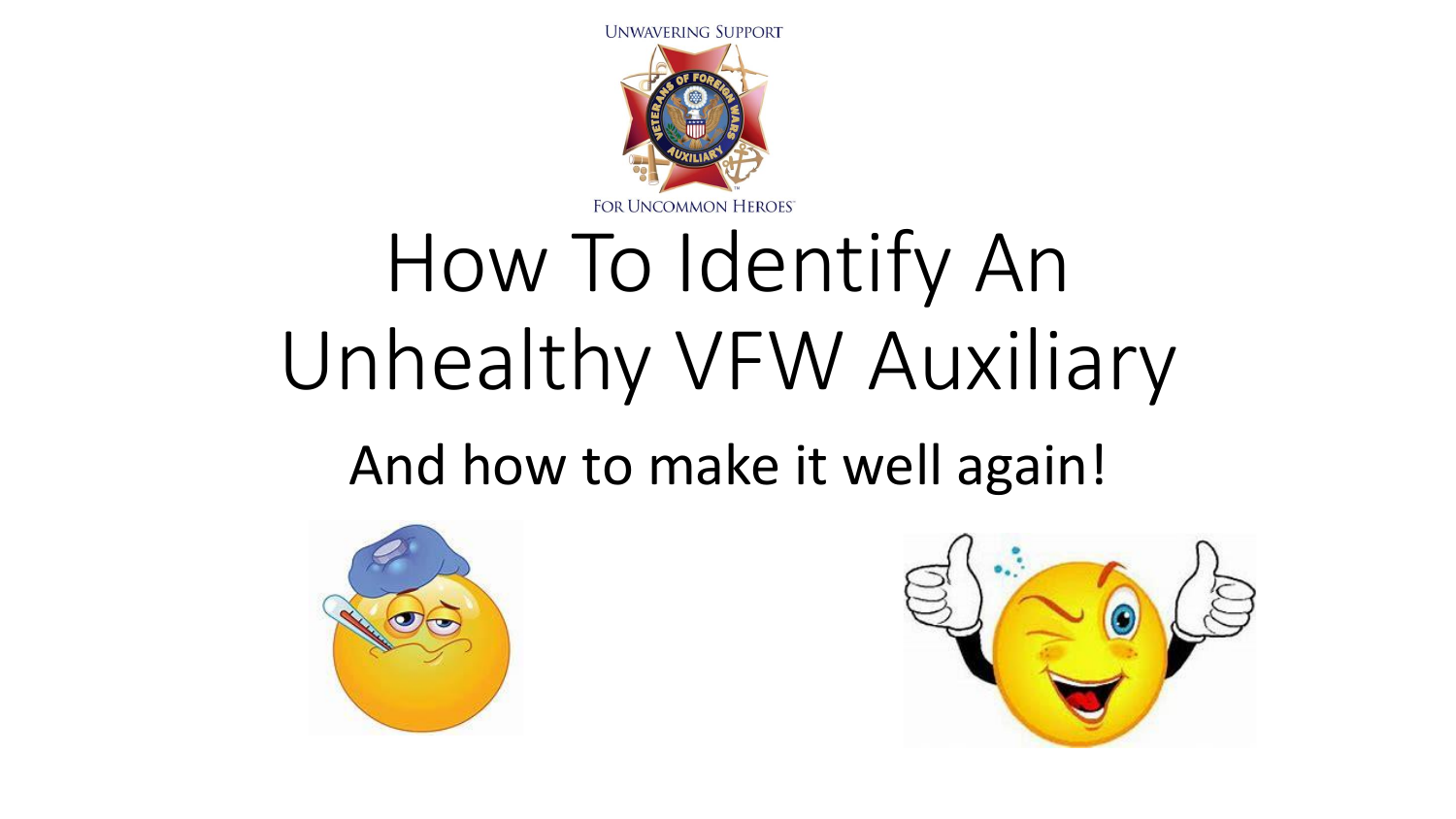**UNWAVERING SUPPOR** 

### Are the National Requirements Completed?



- 1. Auxiliaries have to have at least 10 business meetings a year attended by at least 5 members in good standing (Sec. 210)
- 2. Dues should be paid on at least 10 members on or before Feb. 1 of the CURRENT year (Sec. 207)
- 3. Up to date quarterly Audit reports much be submitted by the Trustees on time (Sec. 814)
- 4. Officers need to be elected, installed and reported to National headquarters no later than June 30<sup>th</sup>
- 5. Offices of the President and Treasurer must be bonded by Aug.  $31<sup>st</sup>$ If these are not completed, the Auxiliary is considered "Unhealthy" till they are. The Department officers are more than happy to assist with these requirements.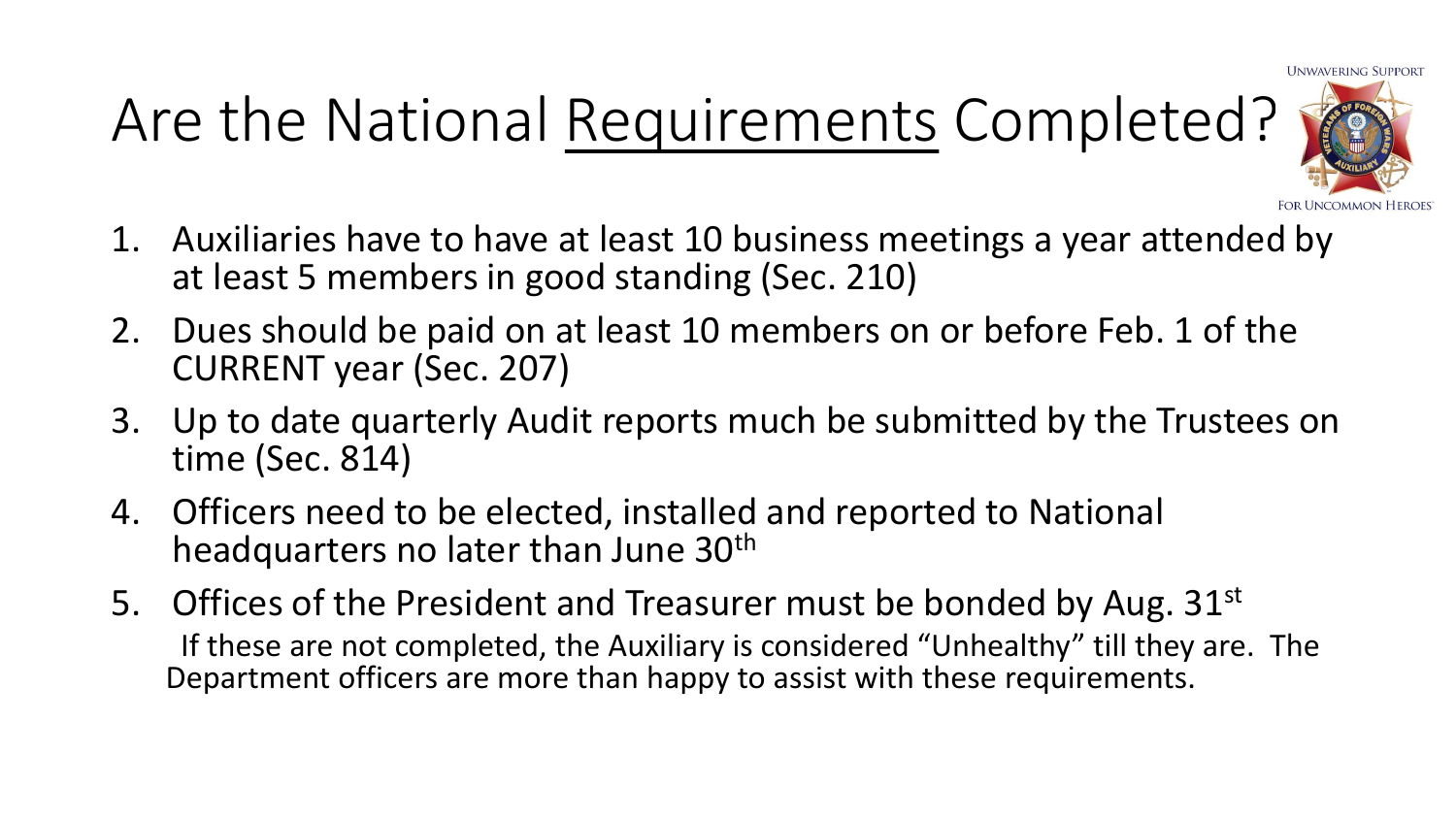# Are the National Requirements Completed?

- **UNWAVERING SUPPOI**
- These are 5 of the things that National REQUIRES be done. Your District and Department officers will keep asking!
- Requests that come from your District & Department officers are things that National requires be done!
- Keeping your Charter as an Auxiliary has many requirements and responsibilities - District & Department officers are elected to ensure Auxiliaries are completing the necessary tasks
- If you need help with anything that is asked of you, just let your District President know! They will reach out to Dept. if needed

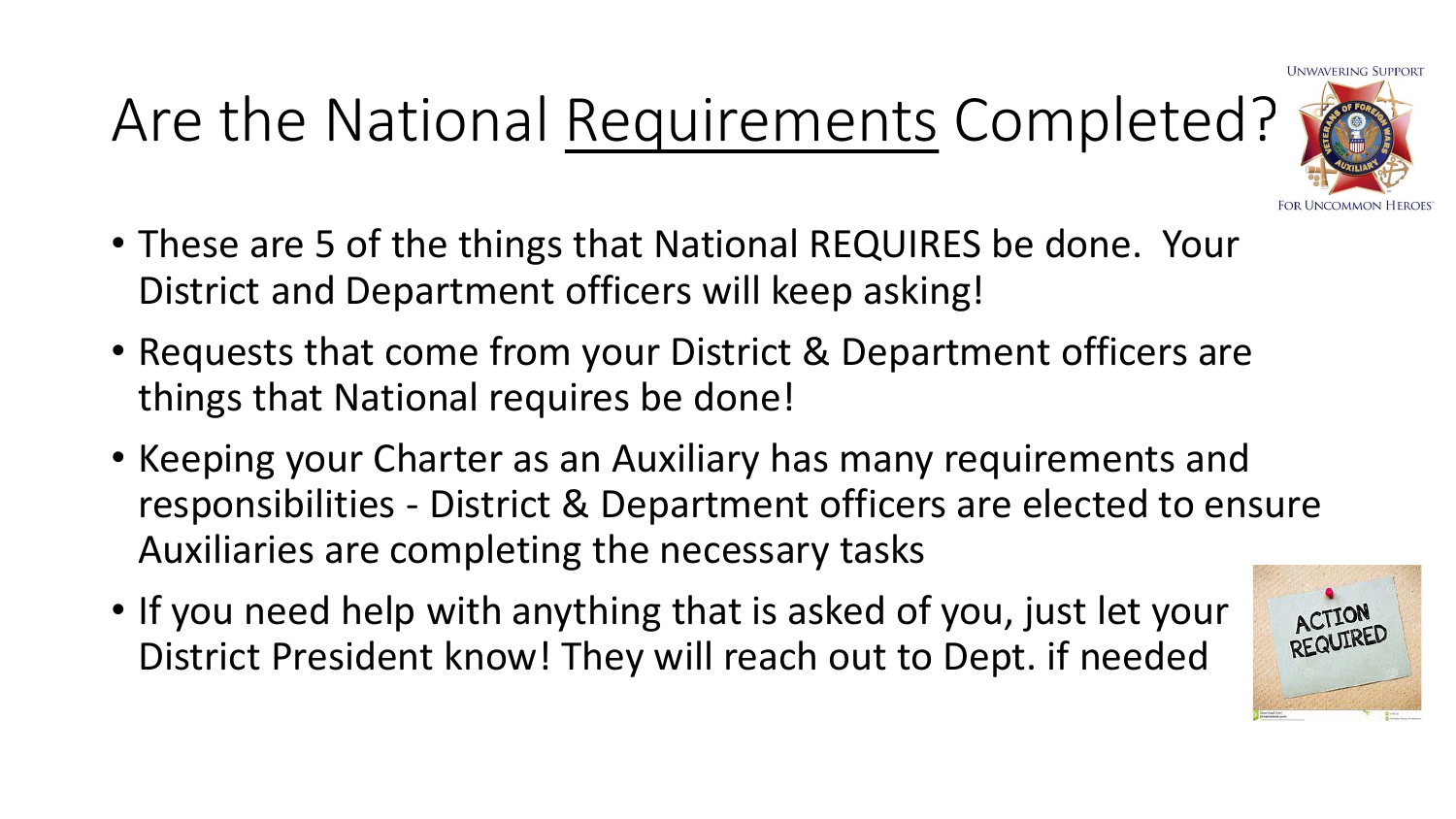# Are The Auxiliary Officers Properly Trained?



- Training is essential so that new officers know what's expected of them.
	- Does each officer know the requirements of their position and how to execute those duties?
- Are the officers conducting meetings properly? Following an agenda?
- Are the books of the Treasurer & Secretary being properly maintained?
	- Are the audits being properly completed quarterly by the trustees?

Often times the first indication of an unhealthy auxiliary is when a District President or Dept. officer visits the Auxiliary and they are struggling with their meeting or does an inspection

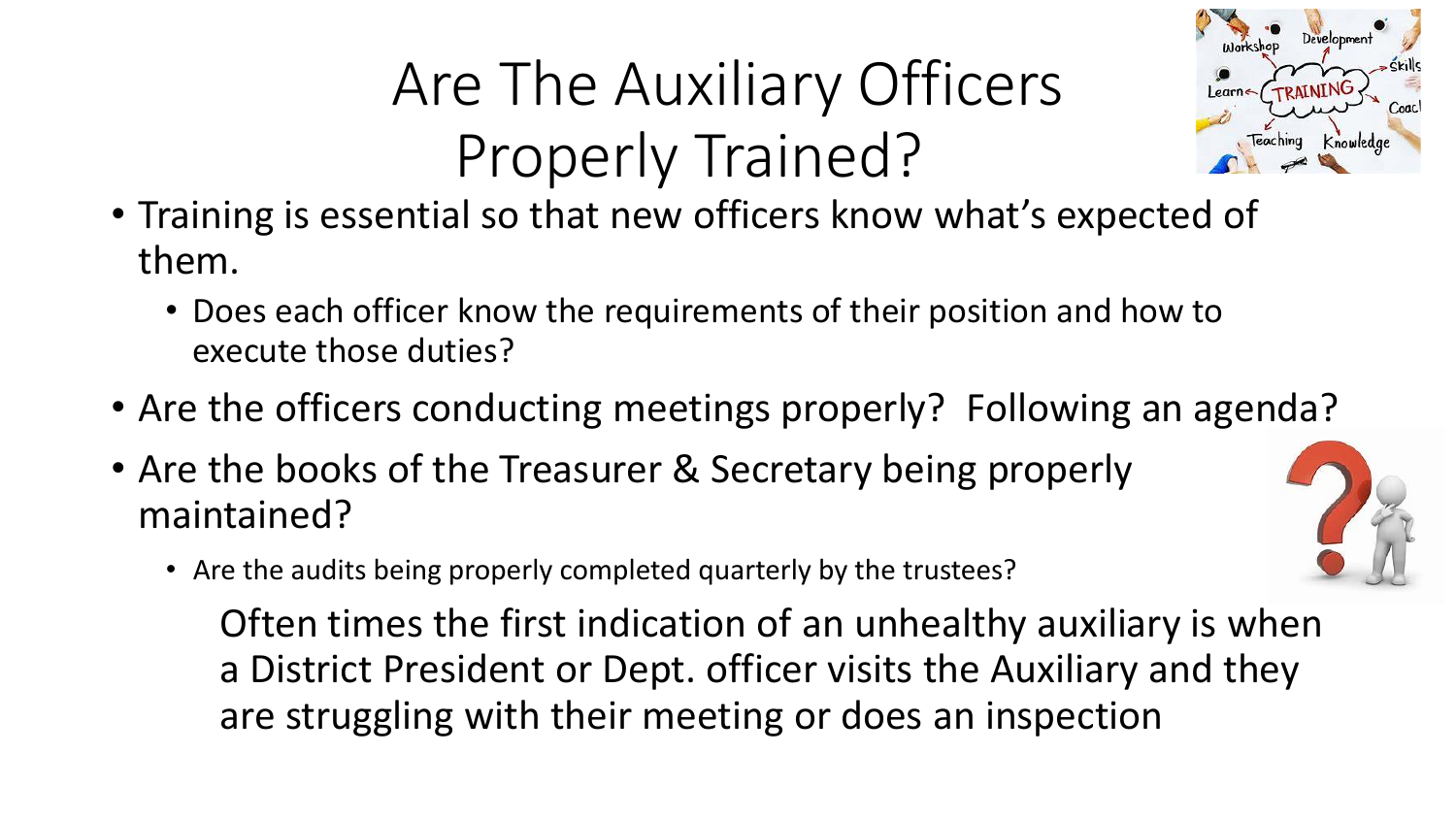

# Are The Auxiliary Officers Properly Trained?

- ALL officers should attend the "Officer Training" (OTI) opportunities organized by their District and Department
	- This is where you learn! This is where you meet mentors
- Make the time to attend these.
	- You will meet with fellow officers who may also be new or maybe 'seasoned' officers who are more than happy to mentor new or current officers who feel they need help



- Attend the District meetings, Council of Administration meetings and any other District or Dept. meetings you can.
- There are also so many resources out there for officers to utilize!
	- vfwauxiliary.org/resources to find so many tools to help you learn
	- nhyfwaux.org and click on the multiple Officer OTI Presentation options, especially the "Officer Training Slides- Feb. 2018". Still relevant today.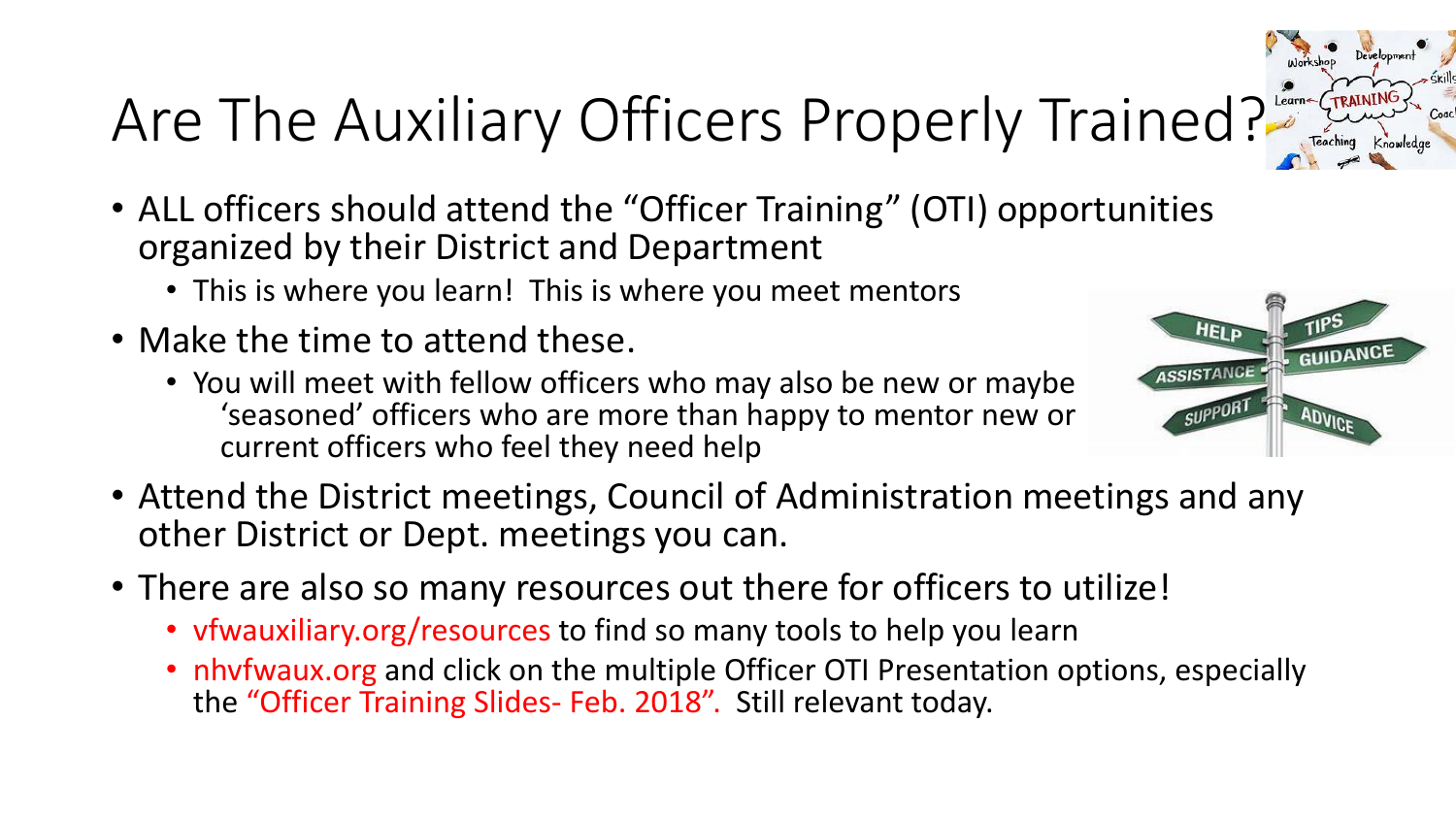# Are Healthy Communications Happening?

- Are the members getting along well?
	- Working together for the common goals of the organization?
	- (i.e. helping our Veterans, their families and our community)
- Is the President promoting harmony within the Auxiliary and at meetings
	- (part of the job of the President per the Bylaws)?
- Are the members respecting the officers who they, by majority vote, elected or are they trying to undermine their authority?
- Are all the members being included in communications so that they are all aware of the activities of the Post?
	- An electronic Newsletter?
- Are there arguments happening at the Post, during meetings or after<br>meetings? These are warning signs of an unhealthy Auxiliary. These are warning signs of an unhealthy Auxiliary.



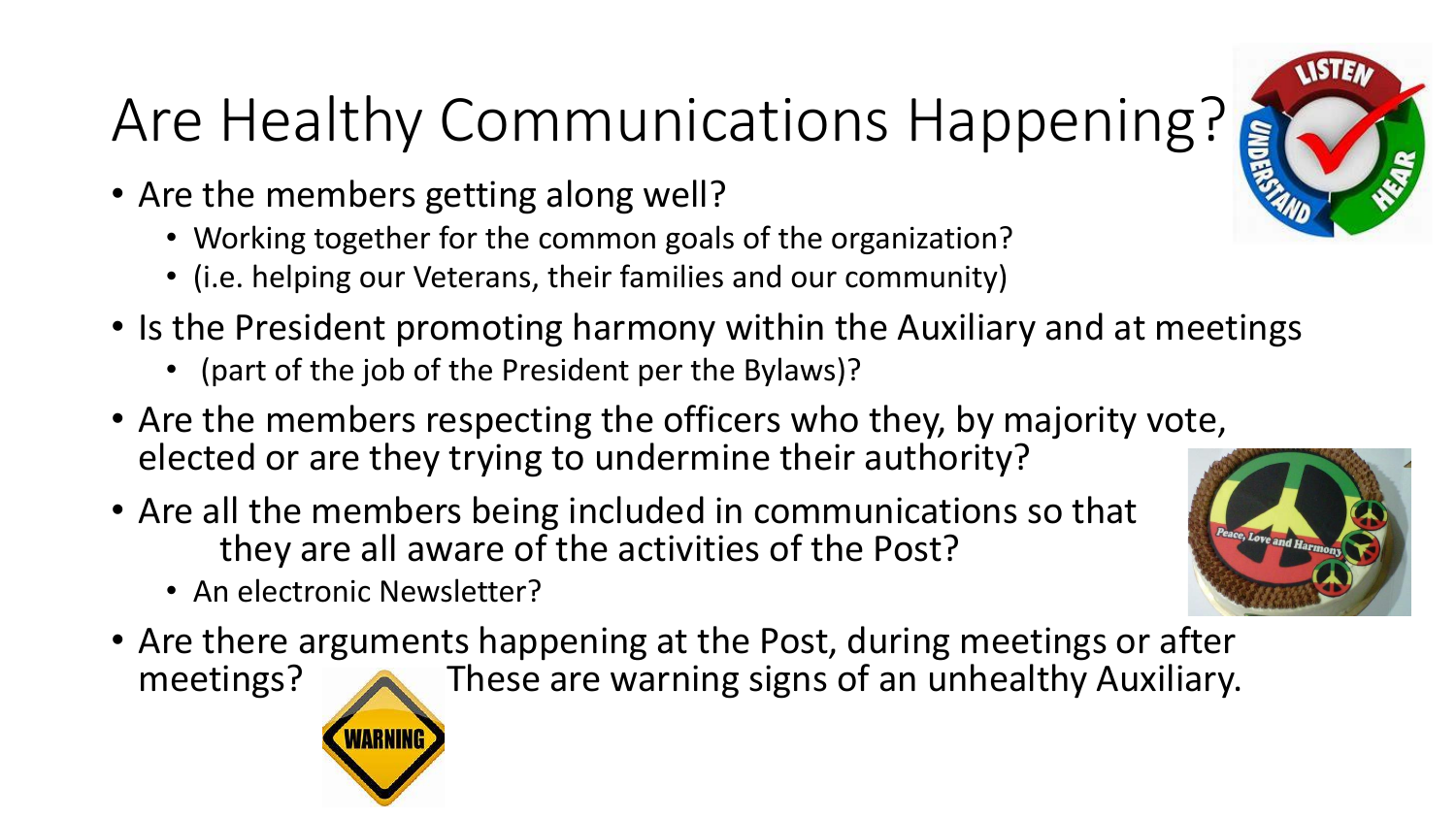# Are Healthy Communications Happening?



- Everyone isn't going to get along at all times
	- There should be respect within meetings with everyone having the opportunity to share their ideas
	- Listen, Understand the other person and truly hear what they are saying
- We are all adults and as such we should be behaving in an adult manner
	- Gossip and "back biting" affects the Auxiliary in a negative way
	- Affects the image of the Auxiliary to new members and our community in general
- If there is a conflict, it should be handled in a kind, considerate way
	- An outside mediator may be needed
	- District President should be the first person contacted
	- They will contact Department if necessary (chain of command)

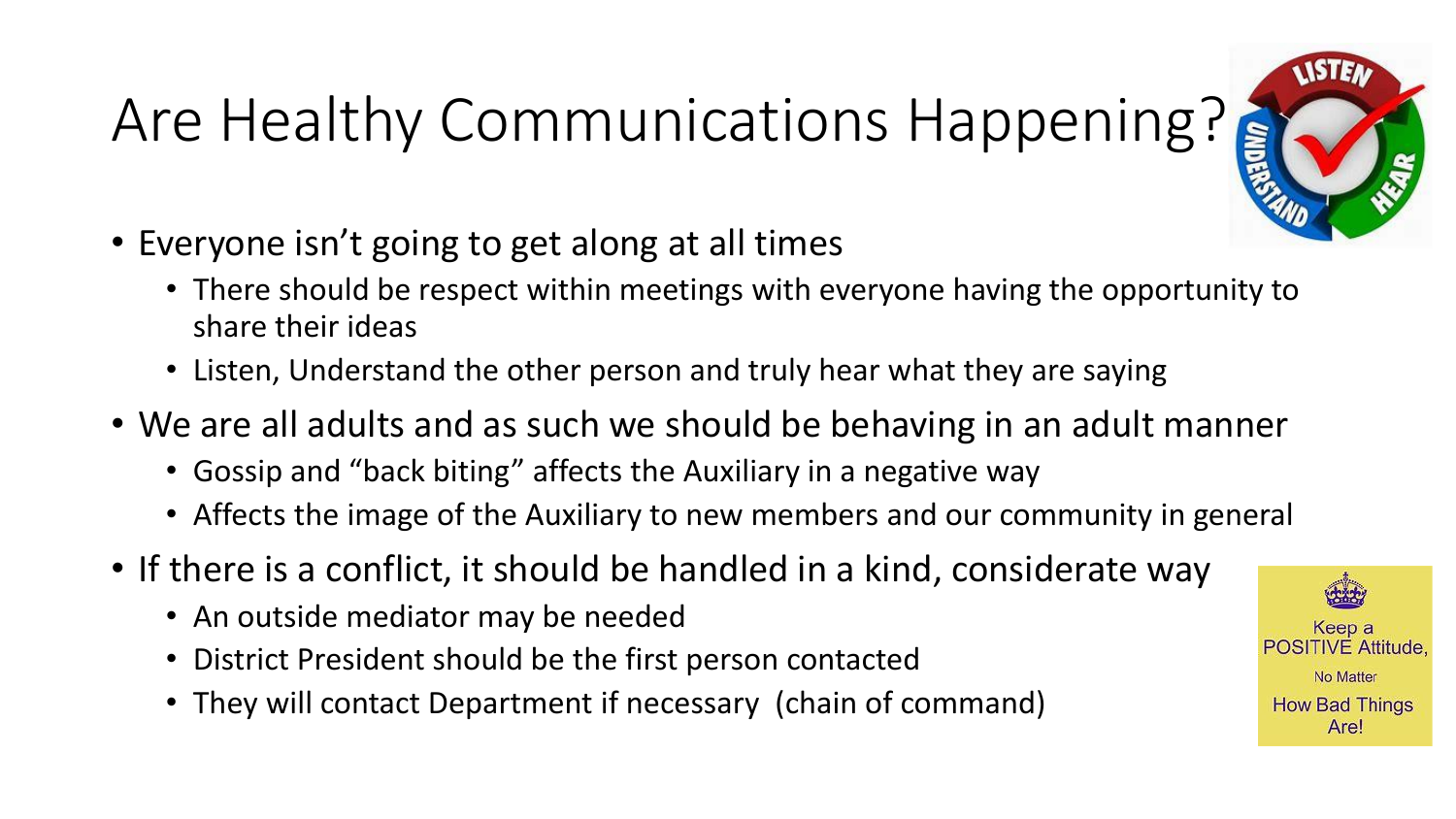

#### Are the National Programs being worked and reported?



- Auxiliary meetings Is the President or their Chairman talking about each of the National Programs
	- Is information being shared about these with the members?
	- Do they have Chairman for each program?
- Are the Program reports part of the meeting agenda?
- Is the information from the District and Department about program activities being shared at the Auxiliary meeting?
- Do people even know what the National Programs are?
- Do people know who the District/Department Chairman are if they have questions?
- Is anyone assigned to enter program work into the NH online reporting system? If these above things aren't being done, it will be identified as an unhealthy auxiliary.





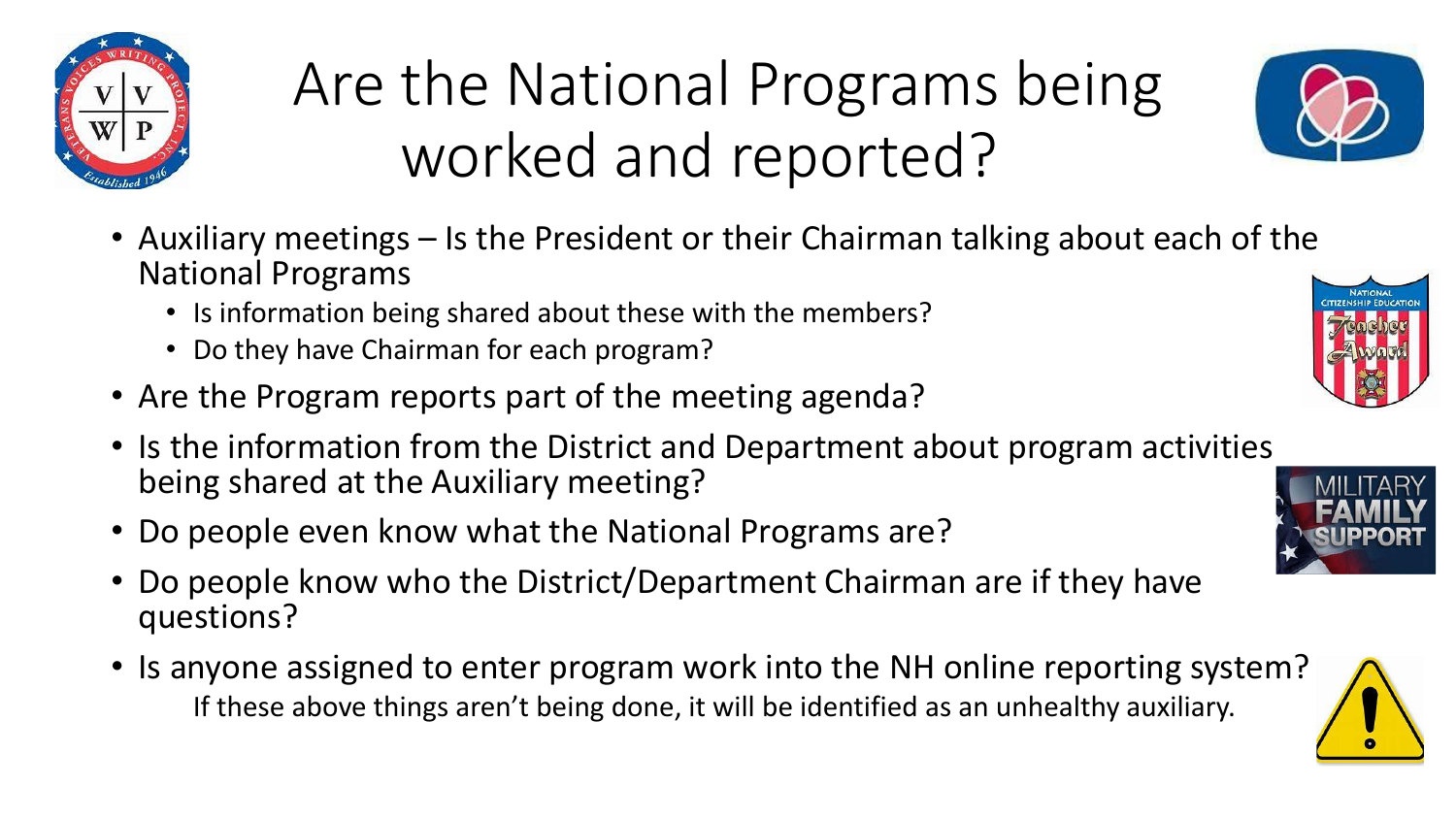

#### Are the National Programs being worked and reported?

- Each Auxiliary should have a chairman or someone in charge of sharing the info of each program
	- Try to find a way for your Auxiliary to do something with these programs.
	- The Pres. may report, some people may have more than one program to chair if needed
	- These programs are the back bone of the organization. It's why we're here.
- You can easily know what to do and get ideas by visiting the nhvfwaux.org website and looking under each program tab
	- There are District and Dept. Chairmen for each of these programs you can reach out to for ideas.
- Someone or a few people in your Auxiliary need to be willing to enter into the reporting system the information from your members for their efforts in each of these programs
	- Use the sample reporting collection sheets on the website nhvfwaux.org OR NH.VFWPORTAL.NET
- These programs include:
	- Americanism, Community Outreach, Buddy Poppy & National Home for Children, Chief of



**RAP** 

Staff/Mentoring, Historian/Media Relations, Hospital, Legislative, Membership, Scholarships, Veterans & Family Support, Youth Activities

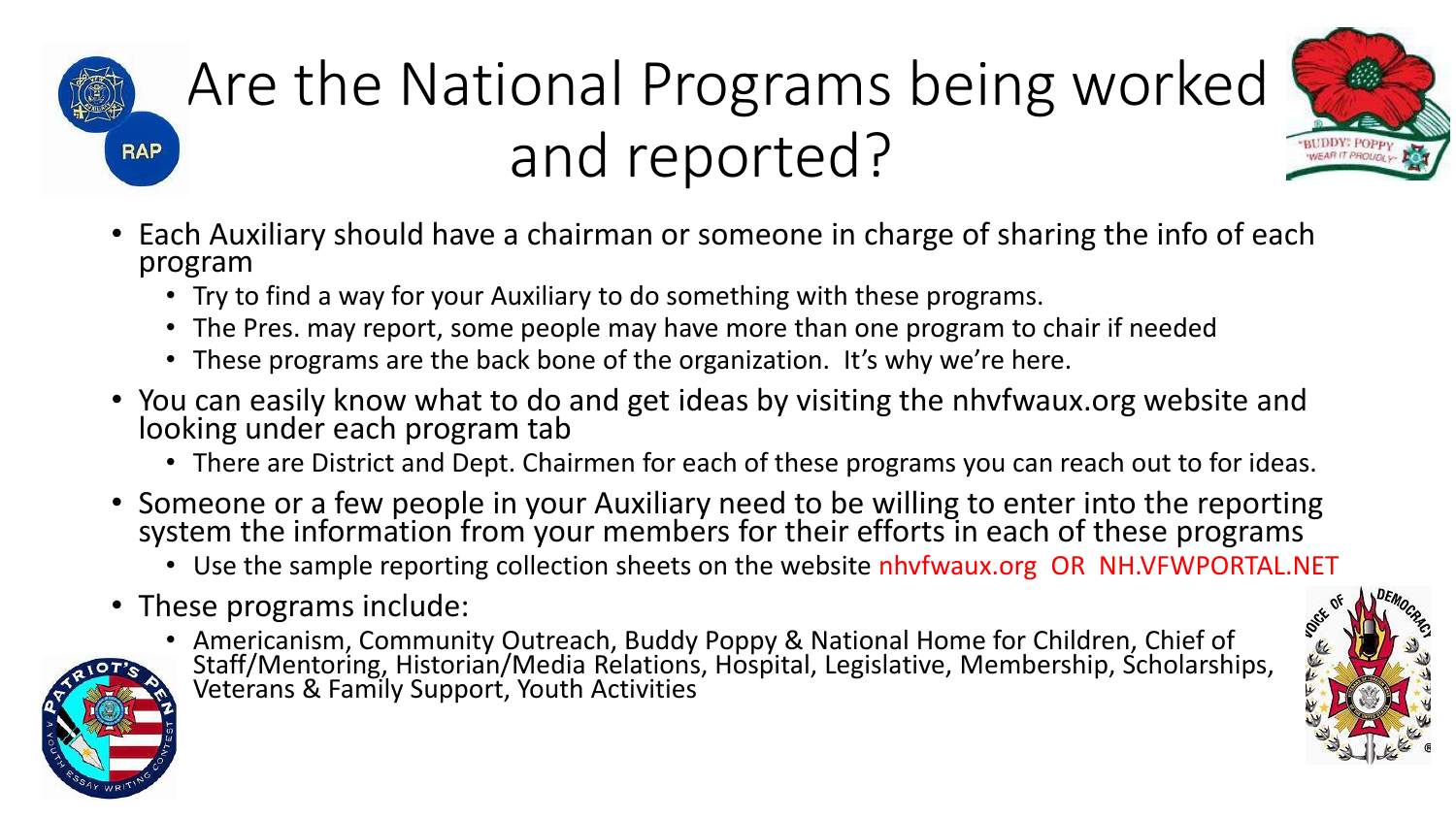#### The District and Department Officers Are Here to Help your Auxiliary be Healthy!

- You may be put on "suspension".
	- None of us like that word, but please don't take it as a negative.
	- It's simply the name of the process through which the Department Officers can help you with issues through mentoring and guidance.
- Sometimes it can feel overwhelming if you're a new officer.
	- There are new terms to learn, Traditions, requirements, programs, etc.
	- None of us who have been in the organization for many years knew what to do when we started either.
	- None of us knows everything now! The By-laws get updated, the program requirements change, the meeting format has changed over the years, on and on.
- It's not a static organization, it's dynamic, exciting, challenging and rewarding as are most groups you may belong to.
	- YOU are the most important part of this organization.
	- Mentorship is so important. If you don't know something or are struggling, REACH OUT!
	- With several hundred members, we need you to let us know you're in need of training, mentorship, help, assistance, guidance and love!